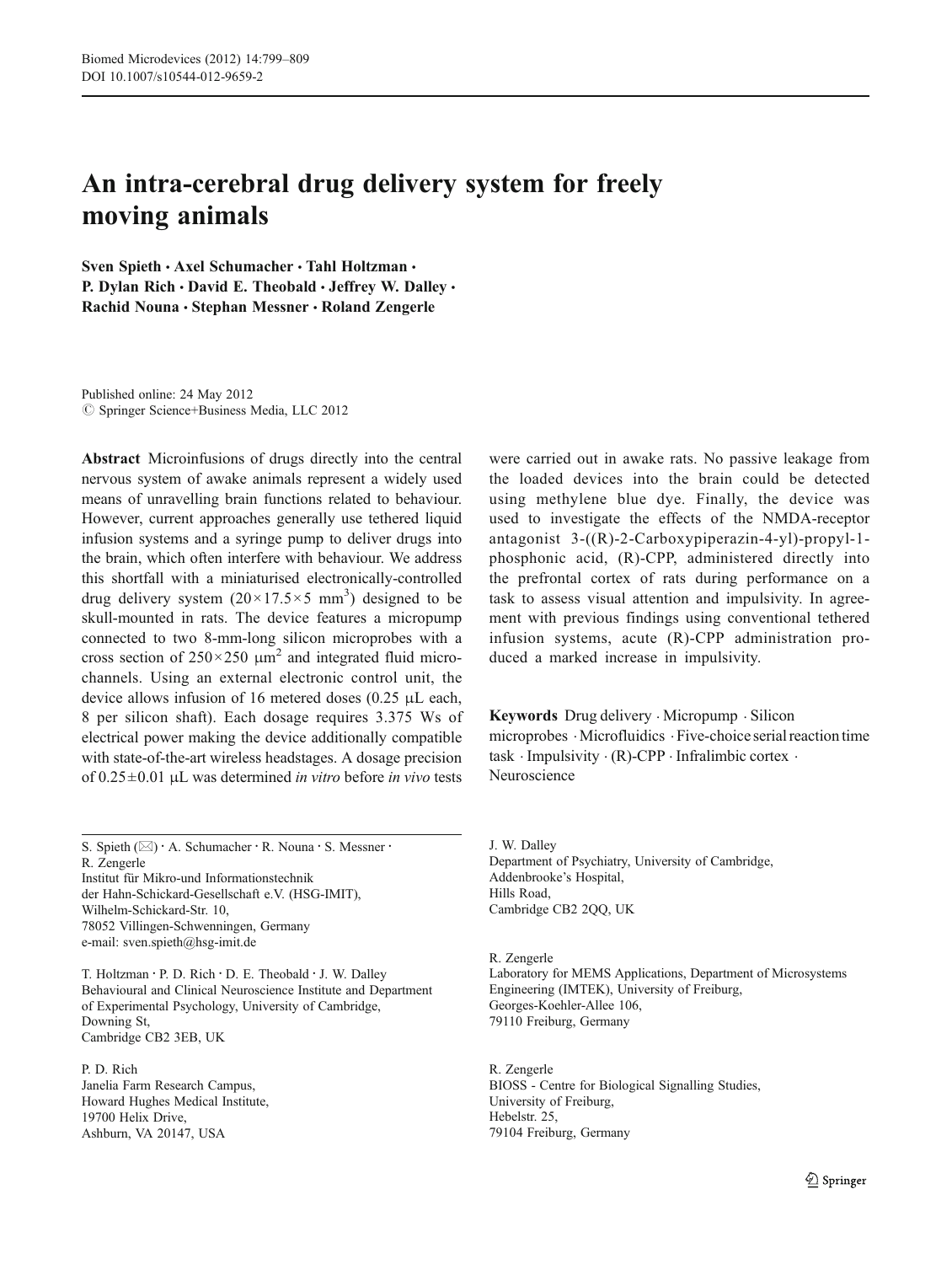#### 1 Introduction

Elucidation of the neurobiological basis of behaviour is a mandatory first step to decipher how the brain orchestrates cognitive processes such as learning, memory and attention. There are two general research methods applied in behavioural neuroscience: (i) recording of selected electrophysiological or neurochemical parameters during behaviour and (ii) pharmacological modification of the nervous system to alter behaviour during an experiment. The majority of behavioural studies are performed in rodents, placing particular constraints on the 'payload' that can be carried by these small animals. Combining these approaches in awake, freely-moving animals is technically demanding and constrained by the need for tethered based systems which restrict behavioural output.

Over the last three decades, the fabrication processes developed for silicon-based microelectromechanical systems (MEMS) have opened new perspectives with respect to system integration of neural microprobes (Wise et al. [2008](#page-10-0); Kipke et al. [2008;](#page-9-0) HajjHassan et al. [2008](#page-9-0)). For instance, recording of electrophysiological or neurochemical signals is now possible with microprobes integrated with electrodes (Hoogerwerf and Wise [1994;](#page-9-0) Norlin et al. [2002](#page-9-0); Ruther et al. [2010](#page-10-0)) and biosensors (Johnson et al. [2008;](#page-9-0) Frey et al. [2010\)](#page-9-0), respectively. Additionally, microprobes with electrodes for electrical stimulation (Motta and Judy [2005;](#page-9-0) Musa et al. [2009\)](#page-9-0), optical waveguides for optogenetics (Royer et al. [2010](#page-10-0); Zorzos et al. [2010](#page-10-0)), and integrated fluidic channels for drug delivery (Chen et al. [1997](#page-9-0); Seidl et al. [2010\)](#page-10-0) have been presented and allow temporally-controlled manipulation of neural activity. Furthermore, fluidic probes for drug delivery combined with electrophysiological or optogenetic capabilities would open a variety of new avenues for manipulating brain function.

Amongst the methods for altering behaviour during an experiment, electrical stimulation is non-specific and only increases neuronal activity. On the other hand, application of optogenetics enables the control of specific, genetically modified cells by using light. However, optogenetics in behaving animals is still an evolving approach. Therefore, intra-cerebral pharmacological intervention to manipulate cells represents the present state-of-the-art in behavioural neuroscience.

Traditionally, pharmacological manipulations employ either microiontophoresis or pressure ejection (Lacey [1997;](#page-9-0) Lalley [1999\)](#page-9-0) in order to deliver drugs in the brain. Microiontophoresis is limited to drug compounds that can be electrically polarised and consequently this method is not suitable for drugs with low charge-to-mass ratios. Additionally, the effective drug flow cannot be calculated from the applied current and is influenced by several additional factors, e.g. geometry and material of the micropipette, solvent, and the medium into which it is iontophoresed (Lalley [1999](#page-9-0)). This makes it impossible to determine accurately

the amount of drug injected. Pressure-driven liquid infusion systems are more commonly used and are independent of the charge states of the drug molecules. However, diffusionbased leakage of drug from the probe, channel blockages, and physical displacement of the surrounding tissue during injection can be disadvantageous.

Typically, microprobes require external connections, e.g. electrical connections or fluidic tubing, and it is important that these interfaces do not interfere with the behaviour of animals during experiments. This issue has been optimally solved for microprobe electrophysiology using animal-mounted miniature wireless transmitters (Fan et al. [2011;](#page-9-0) Szuts et al. [2011](#page-10-0); Bonfanti et al. [2011\)](#page-9-0). Ideally, modified wireless devices could be used to control 'on-demand' drug delivery from fluidic microprobes, alongside conventional electrophysiology. Early approaches to address these issues used electrolysis to generate the flow required for infusion whilst accepting possible degradation of the drug itself (Criswell [1977;](#page-9-0) Bozarth and Wise [1980\)](#page-9-0). Similarly, miniaturised mechanical pumps coupled to steel capillaries have been suggested for intracranial infusions (Ikemoto and Sharpe [2001](#page-9-0)). Alternatively, small-sized implantable drug delivery systems for general use with rodents are commercially available although they are not specifically tailored for neural experiments or microprobes, including the pre-programmable iPRECIO® micro infusion pump (Primetech Corporation, Tokyo, Japan) and the wireless controlled ithetis™ drug delivery device (Antlia SA, Lausanne, Switzerland).

To address the shortfall in small devices for behavioural neuroscience which offer (i) implantable multifunctional microprobes, (ii) multiple independently triggered drug infusions into both brain hemispheres, and (iii) a power consumption low enough to be covered by state-of-the-art wireless headstages, we developed the NeuroMedicator device (Spieth et al. [2011;](#page-10-0) Spieth et al. [2012](#page-10-0)) in the framework of the EUproject NeuroProbes (Neves et al. [2007;](#page-9-0) Ruther et al. [2008](#page-10-0)). The NeuroMedicator is a compact drug delivery system with silicon microprobes and an electronic interface offering the possibility of wireless control. Operation of this device is based on thermally expandable microspheres introduced by the Stemme group as an actuation material in microfluidics (Griss et al. [2002](#page-9-0); Roxhed et al. [2006;](#page-10-0) Samel et al. [2007\)](#page-10-0).

# 2 Material and methods

#### 2.1 NeuroMedicator design

The operational concept of the NeuroMedicator is illustrated in the cross-sectional views shown in Fig. [1.](#page-2-0) Individual liquid reservoirs are connected in a pearl-chain-like serial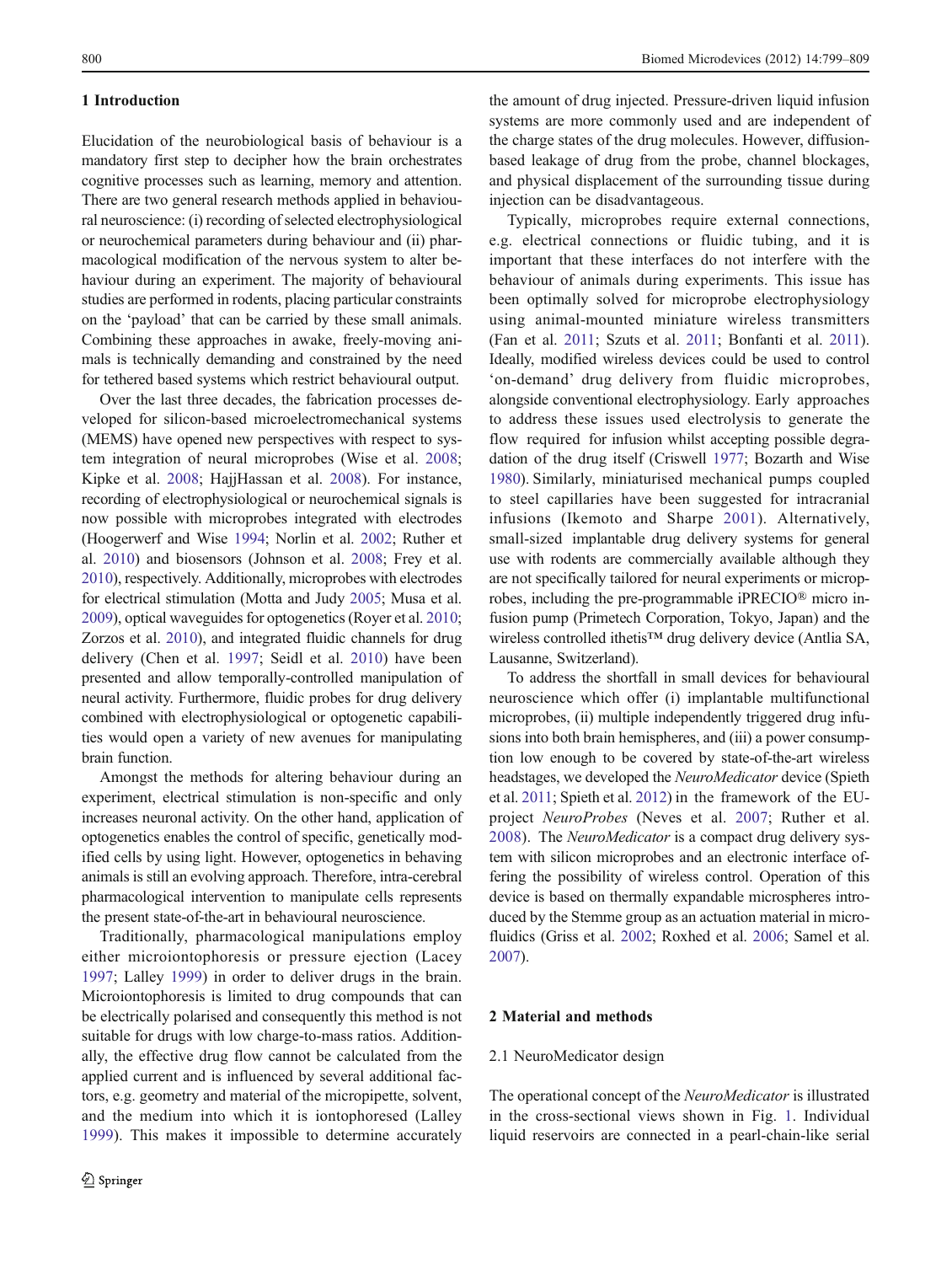<span id="page-2-0"></span>

Fig. 1 Principle of operation of the NeuroMedicator: (a) Device components, (b) filling with liquid by using vacuum, (c) actuation of first reservoir, (d) actuation of second reservoir

arrangement with a blind end. Thereby, each reservoir is machined to have a nominal volume of 0.3 μL. As illustrated in Fig. 1(a), the liquid reservoirs as well as the connecting microfluidic channels are implemented into a rigid cyclic olefin polymer (COP) plate which is sealed on one side by an elastic thermoplastic elastomer (TPE) membrane. A thermally expandable layer underneath the reservoirs is used for actuation. The layer incorporates thermally expandable microspheres embedded into an elastic silicone matrix made from polydimethylsiloxane (PDMS) (Samel et al. [2007](#page-10-0)). Thereby, each microsphere can expand irreversibly up to 60 times in volume after heat treatment. After filling the reservoirs with liquid (Fig. 1(b)), the expandable material beneath the reservoirs is locally heated starting with the reservoir next to the blind end. The resulting expansion process inflates the membrane and displaces the corresponding volume for infusion (Fig.  $1(c)$ –(d)). Hence, each liquid reservoir together with the underlying expandable material allows the delivery of a discrete volume of liquid having a nominal volume of 0.3 μL in the present case (see section [3\)](#page-6-0).

The first device implementation described by Spieth et al. [\(2012](#page-10-0)) offered stability of the stored liquid only for a limited time frame due to evaporation and absorption issues. Therefore, the use of materials with higher barrier properties and

less absorption was enforced, i.e. water permeable PDMS was replaced with COP and TPE materials where possible. The membrane is a key element required to be a barrier as well as a highly elastic element. Generally, this is a contradictory requirement for polymers as barrier properties decrease with increasing elasticity due to weaker cross linking (Domininghaus et al. [2008](#page-9-0)).

Illustrations of the NeuroMedicator are shown in Fig. [2.](#page-3-0) The geometrical design of the device is optimised to minimise the required contact area to the skull of a rat, thereby offering mechanical robustness and simplifying implantation as well as fixation. Together with the constraints of the fabrication technologies, this results in a T-shaped device design of  $20 \times 17.5 \times 5$  mm<sup>3</sup>. The narrow base of the 'T' with the silicon microprobes rests directly on the exposed skull of the rat. This reduces the contact area to  $6 \times 4$  mm<sup>2</sup> being comparable to the  $5 \times 5$  mm<sup>2</sup> required for a conventional double guide of a cannula system, e.g. the C232G (Plastics One Inc., Roanoke, VA, USA).

The device features two 8-mm-long silicon microprobes described elsewhere (Seidl et al. [2010](#page-10-0)) with a spacing of 1.5 mm tailored to access the prefrontal cortices in both hemispheres of the rat brain. Each of the two microprobe shafts has a cross section of  $250 \times 250 \mu m^2$  and incorporates a fluidic channel with an outlet of 25 μm in diameter at a distance of 6.5 mm from the base. In each case, the fluidic channels are connected to eight liquid reservoirs.

The rear side of the housing features a centred anchor pin (Fig. [2\(b\)\)](#page-3-0). The pin serves a dual purpose being used to attach the device to a stereotaxic manipulator during surgical insertion into the brain and providing extra purchase for the skull cement compound required to securely affix the device in place.

An exploded view of an assembled NeuroMedicator is shown in Fig. [2\(c\).](#page-3-0) The assembly is composed of four main components: (i) housing, (ii) actuators, (iii) insert with liquid reservoirs, and (iv) microprobes. The robust poly(methyl methacrylate) (PMMA) polymer housing serves as the common platform of the device incorporating the actuators, the insert with reservoirs, and the microprobes. The actuators are based on an array of microheaters on a printed circuit board (PCB) having a layer of thermally expandable material on top. Thereby, electrical connection to the microheaters is realised by a micro connector from the rear side of the PCB. The liquid reservoirs as well as the connecting microchannels are implemented in a rigid plate and sealed on one side with an elastic TPE membrane to form a self-contained insert. The silicon microprobes are directly bonded on top of the insert to enable fluidic connection to the liquid reservoirs. The calculated total liquid volume required to fill all reservoirs, channels, and microprobes is determined to be 7.4 μL of which 4.8 μL corresponding to 65 % can be used for infusions.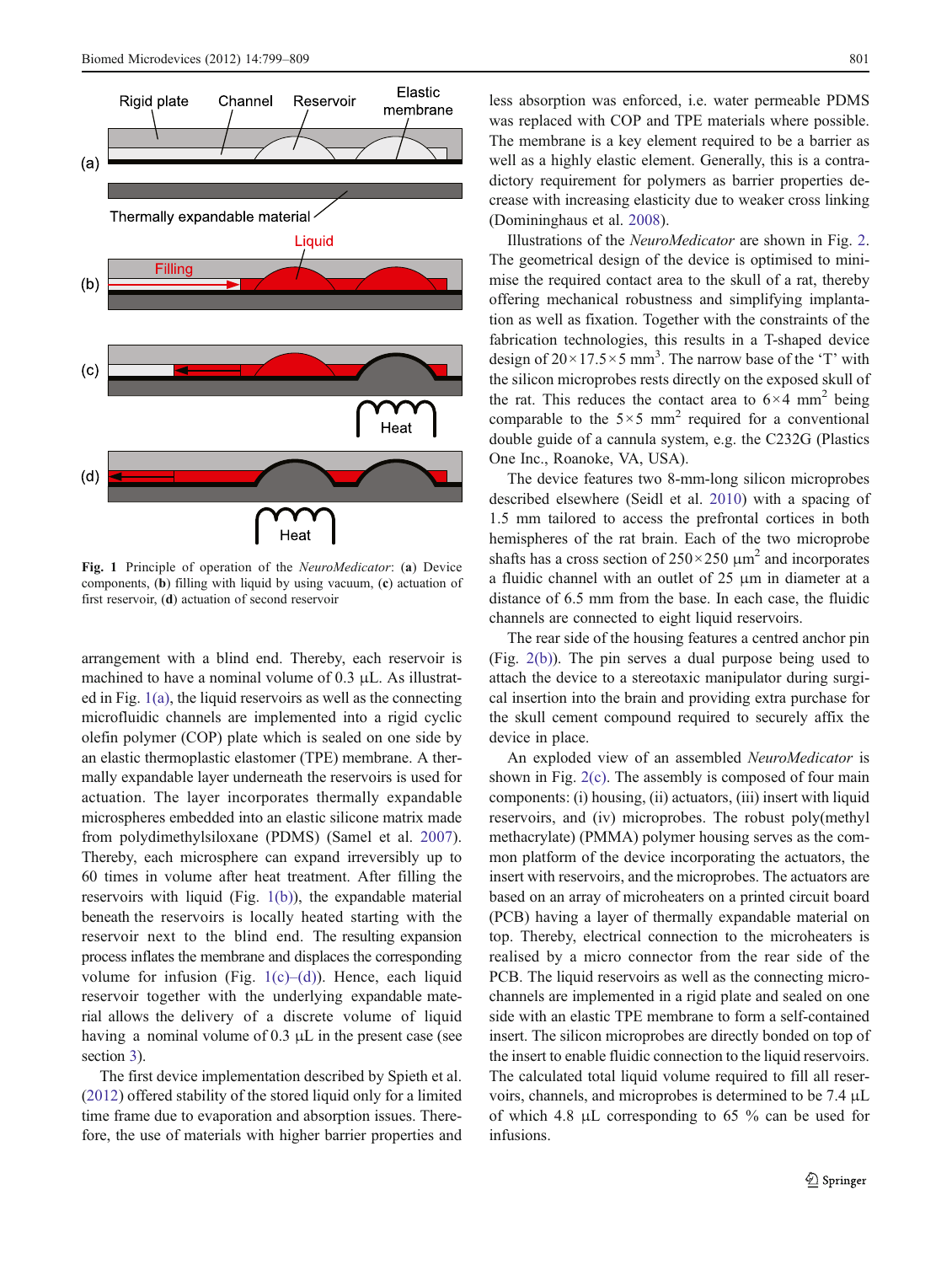<span id="page-3-0"></span>

Fig. 2 Illustration of (a) the front side and (b) the rear side of the NeuroMedicator as well as (c) an exploded view highlighting the different components

# 2.2 Fabrication and assembly

The actuators, the insert with the liquid reservoirs, and the microprobes are first fabricated and pre-assembled as individual components. This is followed by final assembly into the device housing.

## 2.2.1 Actuators

The actuators are based on a 500-μm-thick double-sided PCB with an array of 16 micromachined titanium heaters on the front side. Detailed information on the fabrication of the microheaters is provided elsewhere (Spieth et al. [2012\)](#page-10-0). To enable electrical contact to the microheaters, an electrical micro connector (CLM-109-02-L-D, Samtec, Germering, Germany) is attached to the rear side by using reflow soldering.

A layer of thermally expandable material is deposited on the front side of the PCB. To promote adhesion of the layer on the microstructured surface, an adhesion promoter is first applied. Afterwards, the expandable material is prepared by mixing PDMS RTV615 (Momentive Performance Materials, Inc., Albany, NY, USA) with thermally expandable microspheres Expancel® 820 DU 40 (Expancel, Sundsvall, Sweden) at a weight ratio of 2:1. A 500-μm-thick expandable layer is then spincoated and cured at 60°C. Thereby, the curing temperature is maintained low enough to prevent thermal expansion of the microspheres.

# 2.2.2 Insert with liquid reservoirs and microprobes

The insert with the liquid reservoirs is based on a 2-mmthick COP plate (Zeonor 1420R, Zeon Corporation, Tokyo, Japan). The plate contains two separate microfluidic structures for storing and providing the liquid. Each structure is connected by a through-hole (diameter of 500 μm) to the averted side and couples there to the holder for the silicon microprobe chip. An individual structure includes eight reservoirs having each a nominal volume of 0.3 μL as well as microfluidic channels with a cross section of  $170 \times 300 \mu m^2$ (depth×width) connecting them. To ensure complete depletion of the reservoirs after actuation, they are designed as spherical caps. The spherical structures are directly machined into the COP plate by milling, using standard ball nose cutters with a suitable diameter.

Sealing of the microfluidic reservoirs and channel structures is realised by laser-welding of a highly elastic TPE membrane made of a styrene-ethylene-butylene-styrene block copolymer (TPS-SEBS). The TPS-SEBS material (HTF 9467/44, KRAIBURG TPE GmbH & Co. KG, Waldkraiburg, Germany) having a thickness of 100 μm and a hardness of 54 Shore A offers a good compromise between barrier properties and elasticity. To realise laser welding, the laser beam has to be absorbed at the joining interface of the two materials. Typically, this is implemented by selection of black/transparent material combinations. In the present case both, the COP plate as well as the TPE membrane, are transparent. Black COP could be selected in order to achieve the required absorption. However, from the application point of view, it is desirable to keep the COP transparent in order to be able to inspect the content of the liquid reservoirs later on. Therefore, a biocompatible absorption coating (Clearweld® LD120C, Gentex Corporation, Zeeland, MI, USA) was applied to the side of the COP plate which contains the microfluidic structures by using a felt tip marking pen. After coating, the plate and the membrane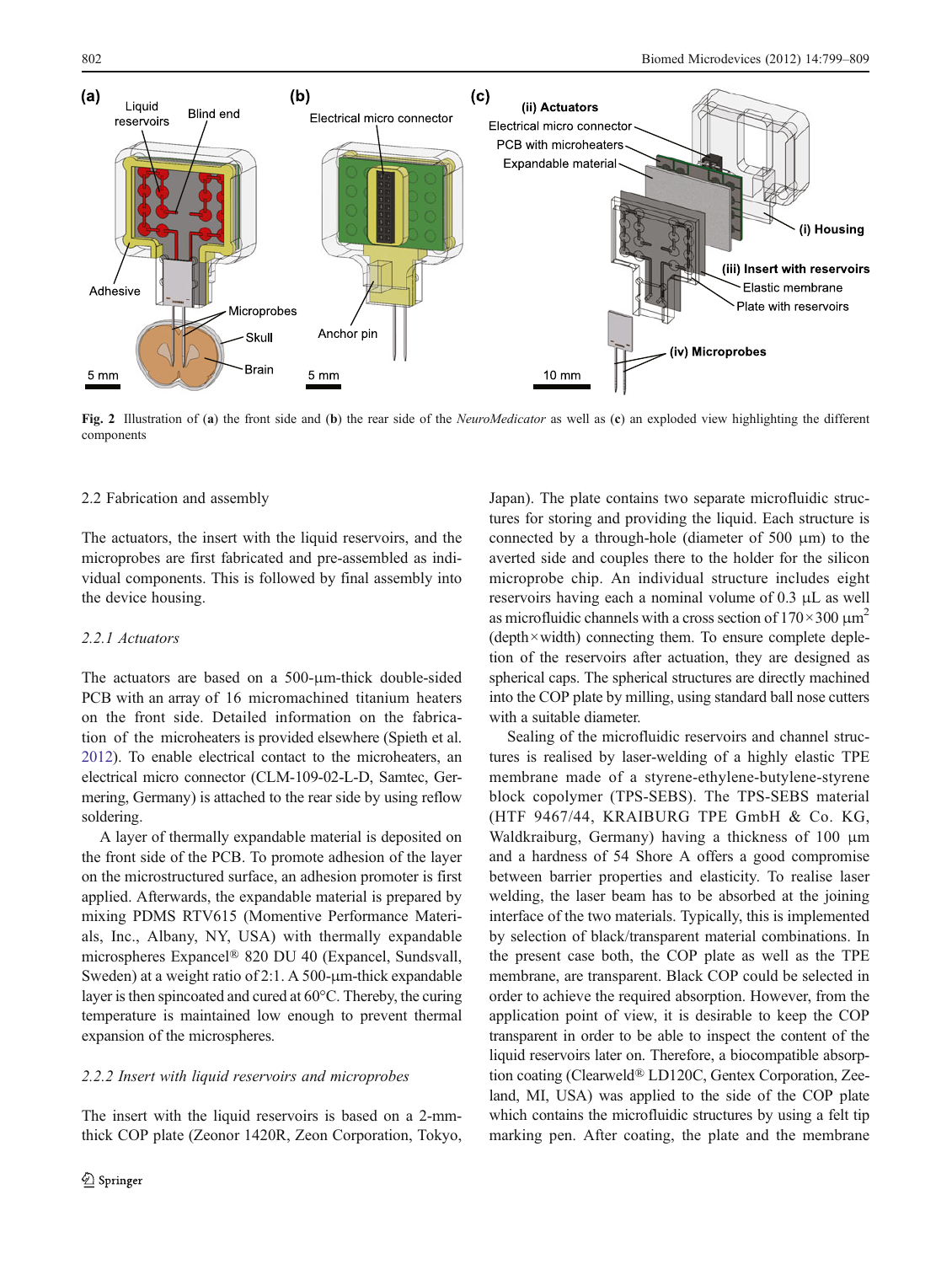<span id="page-4-0"></span>material which is not yet cut to size are pressed together by applying a pressure of 2 bar and welded using a diode-laser (OTF60-30-IP, Optotools, Heilbronn, Germany). Thereby, the welding trajectory is chosen to generously circumscribe the two microfluidic structures but not the individual components of the structures. The distance to the milled microfluidic structures ensures that no local overheating is generated by the laser beam at the edges possibly damaging the very thin membrane. In addition, it is ensured during assembly that the membrane is always pressed against the rigid plate. After welding, the excess material of the membrane is cut away.

The fluidic silicon microprobes are fabricated in a twowafer bond process applying standard 300-μm-thick 4-inch silicon (100) wafers, deep reactive ion etching (DRIE), wafer grinding, and thin film processing as described by Seidl et al. [\(2010\)](#page-10-0). Each microprobe is checked for potential blockages of the fluidic channels before assembly. The through-holes of the insert are designed to match exactly the two fluidic inlet ports with a diameter of 300 μm on the rear side of the  $6\times4$  mm<sup>2</sup> common microprobe platform. The platform is then bonded into the holder by using adhesive (EPO-TEK® 353ND, Polytec PT GmbH, Waldbronn, Germany) and is cured at 85°C for 1 h. Finally, a 500-nm-thin layer of aluminium (Al) is optionally sputtered on top of the membrane to further improve the barrier properties of the TPE membrane with respect to air and water. The silicon microprobes are protected during the sputtering process to prevent any deposition of aluminium.

### 2.2.3 NeuroMedicator assembly

The housing of the *NeuroMedicator* is designed for robustness and machined from PMMA. During assembly, the PCB with the actuators is first bonded into the housing using adhesive (EPO-TEK® 353ND-T, Polytec PT GmbH, Waldbronn, Germany) and cured at 60°C for 3 h. This is followed by assembly of the insert with the attached microprobes. To ensure good mechanical contact between the expandable material and the membrane, the expandable layer is pre-stressed by applying a weight of 100 g on top of the insert while securing the assembly with adhesive (EPO-TEK® 353ND-T, Polytec PT GmbH, Waldbronn, Germany) and curing at 60°C for 3 h. Finally, the assembly is completed by filling the remaining gaps with the same adhesive and curing scheme used in the previous step. A photograph of assembled NeuroMedicators is shown in Fig. [3](#page-5-0).

# 2.3 Filling with liquid

In general, all liquids are 0.45-μm-filtered to prevent blockages by particles. As the device is implemented as an enclosed channel structure only open towards the microprobes, filling is realised directly through the microprobes by applying a

vacuum in a desiccator. After cleaning the microprobes with alcohol, the probes as well as the liquid to be filled in are placed into the desiccator. The filling process can be divided into three phases: (a) evacuation of the device, (b) immersion of the microprobes into the liquid, and (c) reestablishment of atmospheric conditions. The separation of evacuation and immersion into liquid is required to ensure optimal vacuum inside the microfluidic channel structure. In addition, the lowest vacuum level is adjusted by a pressure controller (IRV10, SMC Corporation, Tokyo, Japan) to prevent unintended boiling of the liquid. After the vacuum is established and the microprobes are immersed into the liquid, reestablishment of atmospheric pressure pushes the liquid through the microprobes into the channel structures and liquid reservoirs. As the device is filled through the smallest fluidic feature, i.e. the outlet, the risk of blockages due to particles during operation is additionally reduced. Directly after filling, the microprobe shafts are again carefully wiped with alcohol to remove any residues from the liquid on the outside of the shafts, e.g. drug or dye.

## 2.4 Electronic control unit

As a precursor for a future wireless control, a miniature electronic control unit for wire-based operation of the Neuro-Medicator was developed. The controller comprises a microcontroller (MSP430F169, Texas Instruments, Dallas, TX, USA), which is connected to the Universal Serial Bus (USB) port of a standard computer. Wire connection to the NeuroMedicator is realised by a set of flexible wires each having a conductor cross section of  $0.022 \text{ mm}^2$  (STC-34T-1, Vishay Measurements Group GmbH, Heilbronn, Germany). A software program offering a graphical user interface (GUI) allows the specification of the reservoir to be actuated as well as the corresponding heating power and time.

Since the resistance of a microheater increases with temperature and might additionally vary slightly from one to the other, the microprocessor regulates the voltage during the heating period to keep the heating power at the predefined level. The power-controlled heating ensures that the same energy is dissipated for identical heating periods. In addition, the heater resistance over time is monitored to detect any malfunction.

Alternatively to a constant heating power, individual heating profiles can also be specified. For the current set of experiments, individual infusion of reservoirs was realised by power-controlled operation of the heaters with 225 mW over a time period of 15 s.

# 2.5 *In vitro* device characterisation

The volumes of the spherical caps representing the reservoirs were determined before assembly. For this purpose,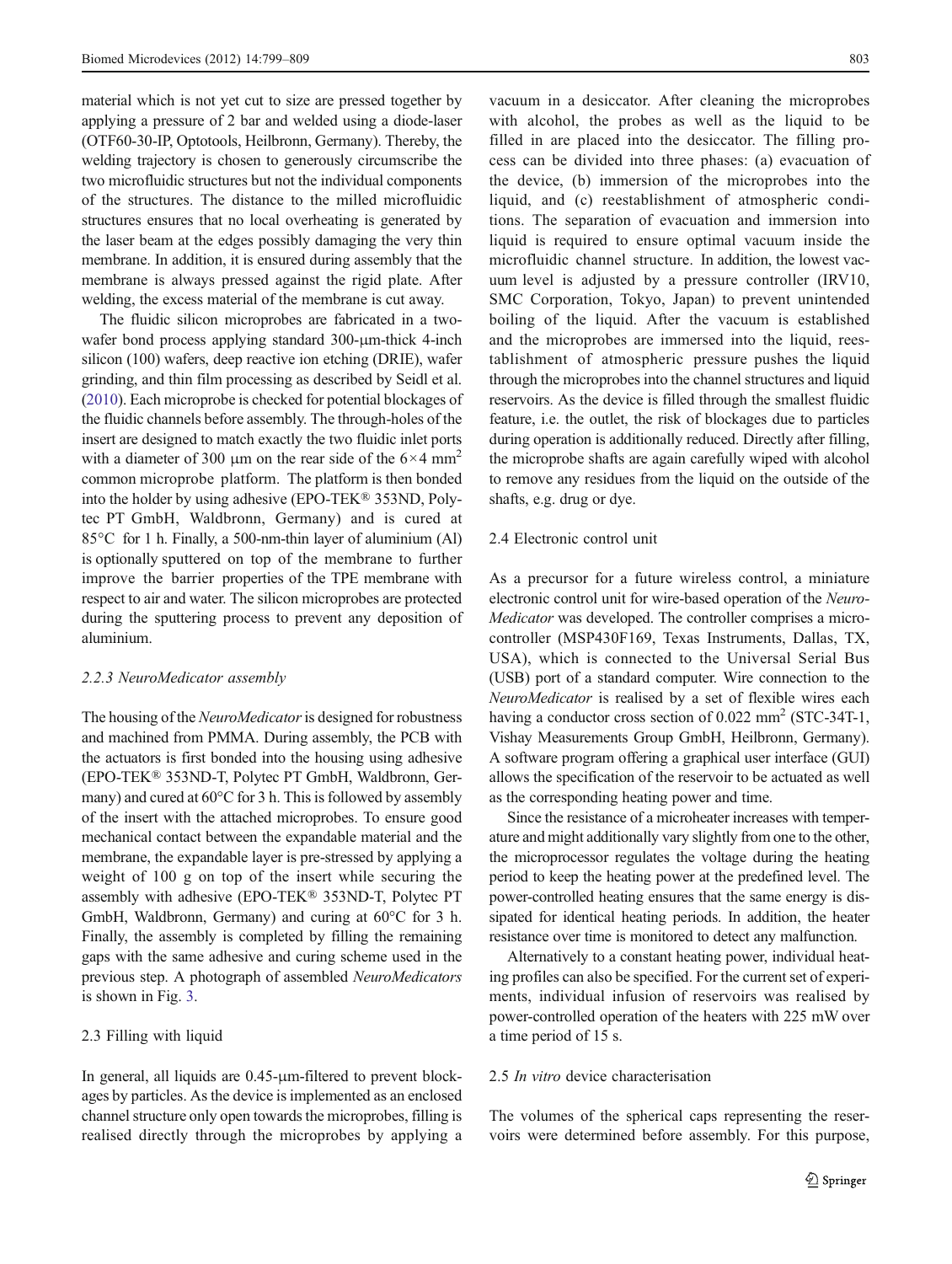<span id="page-5-0"></span>Fig. 3 Photograph showing the front and the rear side of assembled NeuroMedicators



the base diameters of the caps were optically measured and the volumes calculated by applying the diameter of the ball nose cutter used for milling. In order to be able to measure the delivery preciseness of the micropump, the microprobes of selected devices were replaced with fused silica capillaries of equivalent fluidic resistances enabling connection to a highly dynamic thermal flow sensor (HSG-IMIT, Villingen-Schwenningen, Germany).

The transient delivery characteristics and the delivered liquid volumes were determined. After filling the device with liquid and connection to the electronic control unit, the reservoirs were sequentially displaced as described in section [2.4](#page-4-0) and the flow rates measured. Integration of the flow rates over time was then used to determine the delivered volumes.

### 2.6 In vivo experiments

The operation of the NeuroMedicator devices was verified by chronic in vivo experiments in rats. All animal related procedures complied with the requirements of the UK Animals (Scientific Procedures) Act 1986 and in accordance with the local institutional guidelines at Cambridge University, UK.

Two experiments were carried out: First, devices prepared with methylene blue dissolved in 0.9 % saline were implanted in rats and assessed over 14 days to monitor storage stability and passive fluid leakage when the device is exposed to the animal's home environment. In some cases, methylene blue dye was also delivered to characterise fluid spread within the brain.

Secondly, a device was implanted into the medial prefrontal cortex (mPFC) of a rat trained to perform a behavioural test of visual attention and impulsivity - the 5-choice serial reaction time task (5-CSRTT) (Robbins [2002](#page-10-0); Bari et al. [2008](#page-9-0)). The device was filled with the NMDA receptor antagonist 3-((R)-2-Carboxypiperazin-4-yl)-propyl-1-phosphonic acid, (R)-CPP. Local infusion of this compound in the ventromedial prefrontal cortex (or infralimbic cortex) increases the likelihood of rats to respond impulsively (i.e. to anticipate the onset of a visual stimulus predictive of food reward as described later in section [2.6.3](#page-6-0)) (Murphy et al. [2005;](#page-9-0) Carli et al. [2006](#page-9-0)).

### 2.6.1 Device preparation and implantation

Immediately prior to implantation, the NeuroMedicator was filled with liquid according to the procedure described in section [2.3](#page-4-0). Three Wistar Albino rats (350–400 g) and one Lister-Hooded rat (450 g) were anesthetised with isofluorane (3 % in oxygen) and placed into a standard stereotaxic frame. The bregma skull landmark was exposed and a small craniotomy was made rostral to this. Three custom-modified M1.6 stainless steel bolts were implanted into the skull as anchor points. Filled devices were mounted on to a stereotaxic manipulator with a custom-made clamp designed to attach to the anchor pin on the rear of the device. The microprobes were implanted in the rat's mPFC (bregma  $+2.8$  mm,  $-0.7$  mm lateral, 2 to 5.5 mm deep) on both sides of the brain. The geometry of the microprobe comb was designed to record from the anterior cingulate, prelimbic, and infralimbic cortices. Devices were fixed in place using cold-cure glass ionomer cement (FujiCem, GC Europe N.V., Leuven, Belgium) to avoid any thermal stress on the loaded devices. The skin was gathered neatly and sutured around the cement and animals were allowed to recover.

A photograph of an implanted NeuroMedicator is shown in Fig. [4.](#page-6-0) This specific photograph shows the NeuroMedicator filled with (R)-CPP after use in the 5-CSRTT described later in section [2.6.3.](#page-6-0)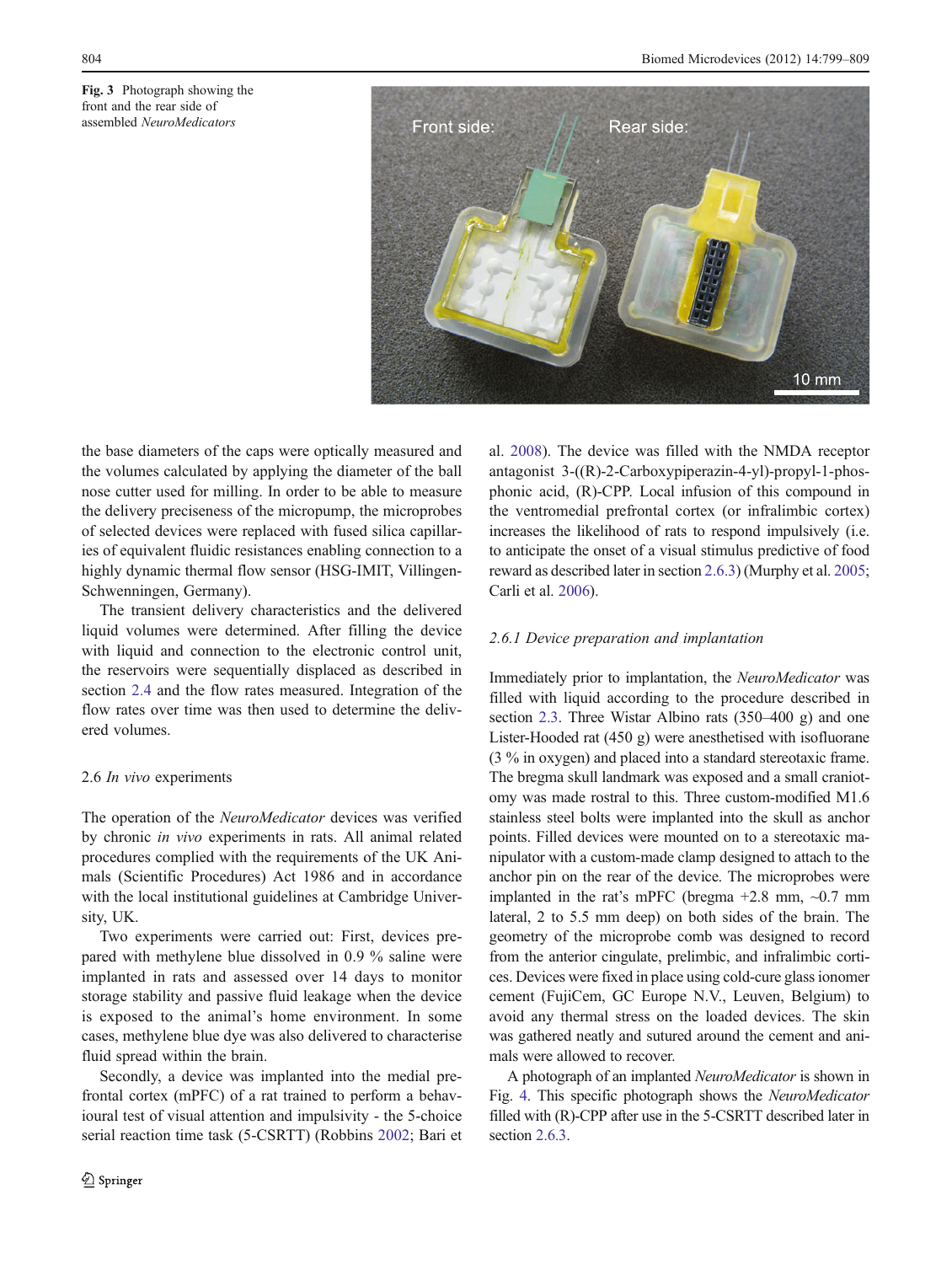<span id="page-6-0"></span>

Fig. 4 Photograph of a NeuroMedicator implanted into the mPFC of a rat after infusion of one reservoir on each side during the 5-CSRTT

#### 2.6.2 Methylene blue infusion

In order to assess storage stability, local spread of the infusions, and potential leakages from non-operated probes, devices with and without Al-barrier were prepared with methylene blue dissolved in 0.9 % saline. The devices were implanted in the three rats according to the procedure described in section [2.6.1.](#page-5-0) A device with an Al-barrier was used for infusions. In this case, the animal was allowed to recover for three days. On the third day, the content of two liquid reservoirs was consecutively infused into the left brain hemisphere whereas the right hemisphere remained without infusion. For this purpose, the Neuro-Medicator was connected to the electronic control unit and operated as described in section [2.4](#page-4-0). After 14 days of implantation, the rat was sacrificed by overdose of pentobarbitone, the device carefully explanted, and the brain processed for histology.

## 2.6.3 (R)-CPP infusion in the 5-CSRTT

A detailed description of the 5-CSRTT apparatus and training has been published previously by Bari et al. ([2008](#page-9-0)). The apparatus measures  $25 \times 25 \times 25$  cm<sup>3</sup> and contains a magazine at the front where food rewards are delivered and a curved wall at the rear containing five equally spaced apertures  $(1.5 \times 1.5 \times 1.5 \text{ cm}^3)$ , each fitted with an infrared photobeam to monitor nose poke responses and an light-emitting diode (LED) at the back. Each daily session on the 5- CSRTT comprises 100 discrete trials, which are initiated by the rat entering the food magazine. Rats are trained over approximately 3 months to detect with a nose poke response the spatial location of a brief light stimulus presented on a pseudorandom basis in any one of the five apertures. A correct response is rewarded with a single food pellet delivered in the magazine. Responses in an adjacent aperture or omitted responses are signalled with a loss of food reward and the house light being extinguished for 5 s (time-out). Impulsivity is operationally defined on this task by responses made before the onset of the target stimulus; their occurrence is immediately punished by a 5 s time out period.

Before implanting the NeuroMedicator device, the drug solution was prepared by dissolving  $(R)$ -CPP  $(0.1 \text{ g/L})$  in saline followed by filling of the NeuroMedicator and implantation into the infralimbic cortex according to the procedure described in section [2.6.1](#page-5-0). After implantation, impulsive responses in the 5-CSRTT were monitored on a daily basis to ensure a stable base-line. On the fourth day, the NeuroMedicator was connected to the electronic control unit and operated as described in section [2.4](#page-4-0) to infuse the drug content of one reservoir on each side. Immediately after the infusion, performance in the 5-CSRTT was monitored.

# 3 Results

A photograph of assembled NeuroMedicators is shown in Fig. [3](#page-5-0). Each device weighs 1.7 g. After assembly, the transient delivery characteristics and the delivered liquid volumes of the device were first determined in vitro. This was followed by *in vivo* assessment of storage stability, passive leakage, and fluid spread of implanted devices. Finally, the NeuroMedicator was evaluated as a tool for pharmacological manipulation of behaviour.

### 3.1 In vitro characterisation

A representative delivery characteristic for consecutive actuation of eight reservoirs, i.e. one half of a device, is shown in Fig. 5. The average geometrical volume of the reservoirs



Fig. 5 Measured volumes of the liquid reservoirs before assembly and delivered volumes after consecutive actuation of eight reservoirs with 225 mW for 15 s. The heater of reservoir no. 8 failed after 2.3 s of operation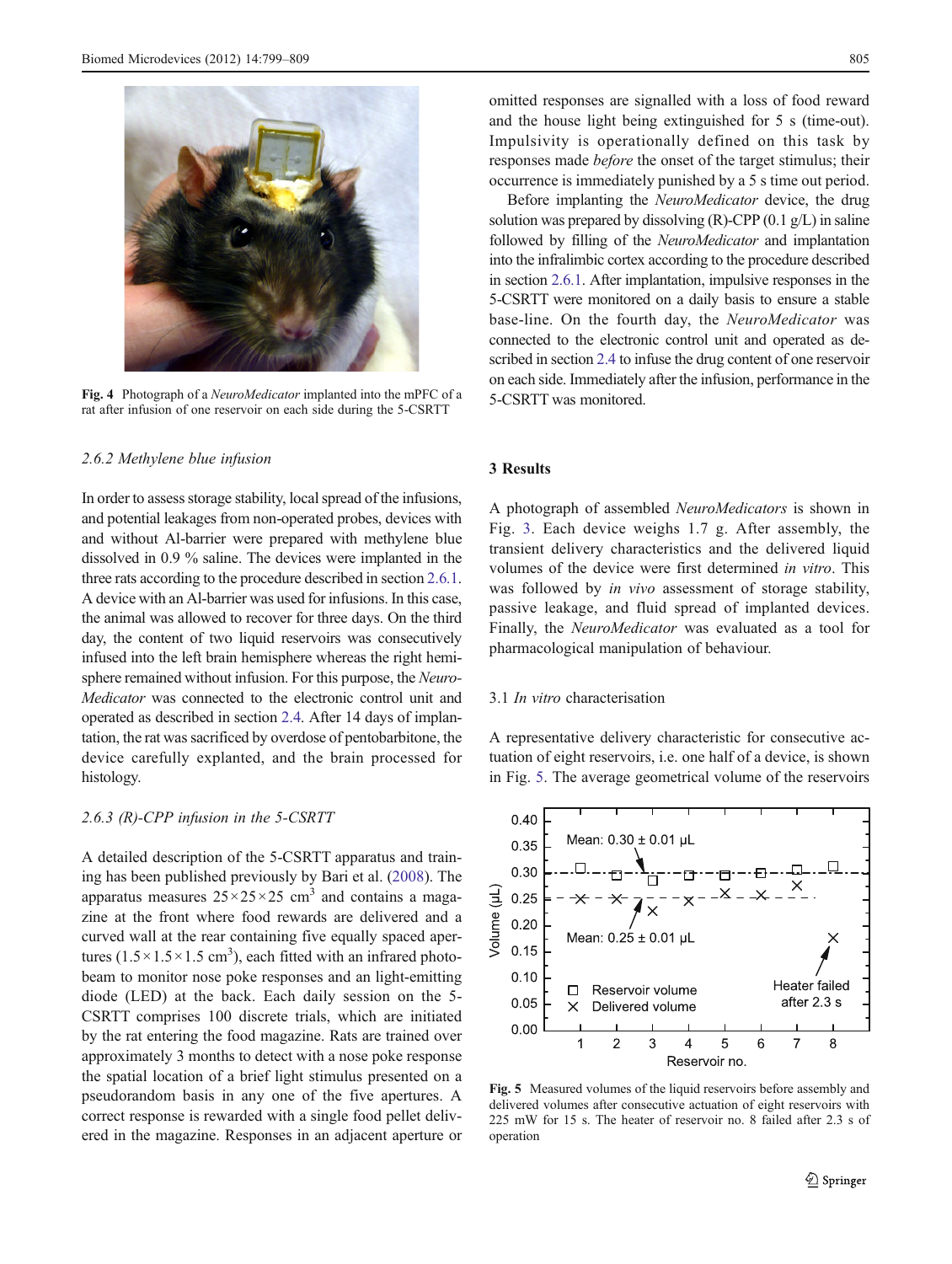<span id="page-7-0"></span>was optically determined to be  $0.30\pm0.01$  uL before assembly. Individual heating with 225 mW for 15 s as described in section [2.4](#page-4-0) and integration of the resulting liquid flow rates was used to determine the delivered volume and resulted in a mean delivered volume of  $0.25 \pm 0.01$  μL. However, in this specific actuation sequence, the last heater failed after 2.3 s of operation resulting in incomplete displacement of the reservoir.

To analyse the discrepancy between the geometrical reservoir volume and the delivered volume, the average transient characteristic of the deliveries is shown in Fig. 6. The graph includes the mean cumulative delivered volume as well as the corresponding standard deviations. It can be deduced from the graph that most of the liquid is already delivered within the first few seconds of the 15 s heating period with a mean peak flow rate of 10 μL/min. At the end of the heating period, a mean delivered volume of  $0.28\pm$ 0.02 μL is achieved. However, after heating is stopped, a relaxation effect occurs which soaks back a small amount of the delivered liquid and results in an effective delivered volume of  $0.25 \pm 0.01$   $\mu$ L.

## 3.2 In vivo characterisation

# 3.2.1 Assessment of storage stability, passive leakage, and fluid spread

Devices having an Al-barrier on the TPE membrane show significantly better storage stability. If occurring at all, the liquid loss due to evaporation was observed to increase over time resulting in a loss of 0.37 μL after 14 days.

A photomicrograph of the coronal brain section in which the microprobes were inserted is shown in Fig. 7 after 14 days of implantation. Dark staining can be clearly seen



Fig. 6 Average transient delivery characteristics of eight consecutive actuations showing the heating as well as the relaxation phase. The heater of reservoir no. 8 failed after 2.3 s of operation



Fig. 7 Photomicrograph of the coronal brain section in which the microprobes were inserted showing the local deposition of methylene blue on the dosed side and no detectable dye-levels on the non-dosed (control) side

on the right hemisphere due to infusion of  $2 \times 0.25$  µL doses of methylene blue dye. In contrast, no apparent staining is visible on the non-dosed left hemisphere suggesting that passive leakage is negligible or is undetectable in this preparation.

#### 3.2.2 Behavioural modification using the NeuroMedicator

This experiment was set out to evaluate the utility of the NeuroMedicator as a tool for pharmacological manipulation of behaviour. A rat trained on the 5-CSRTT was used which allows the objective assessment of impulsivity. The frequency of impulsive responses made before the onset of the target stimulus for the subject rat are shown in Fig. 8. Impulsive responding was characterised on three days before and after surgery before a bilateral infusion of (R)-CPP targeted to the infralimbic cortices was performed. In the presence of (R)- CPP, impulsive responding was approximately three-fold higher (see Murphy et al. [2005\)](#page-9-0), recovering to control



Fig. 8 Diagram showing the percentage of impulsive responses of an individual rat during the 5-CSRTT after infusion of (R)-CPP into the mPFC. Surgery was on day 4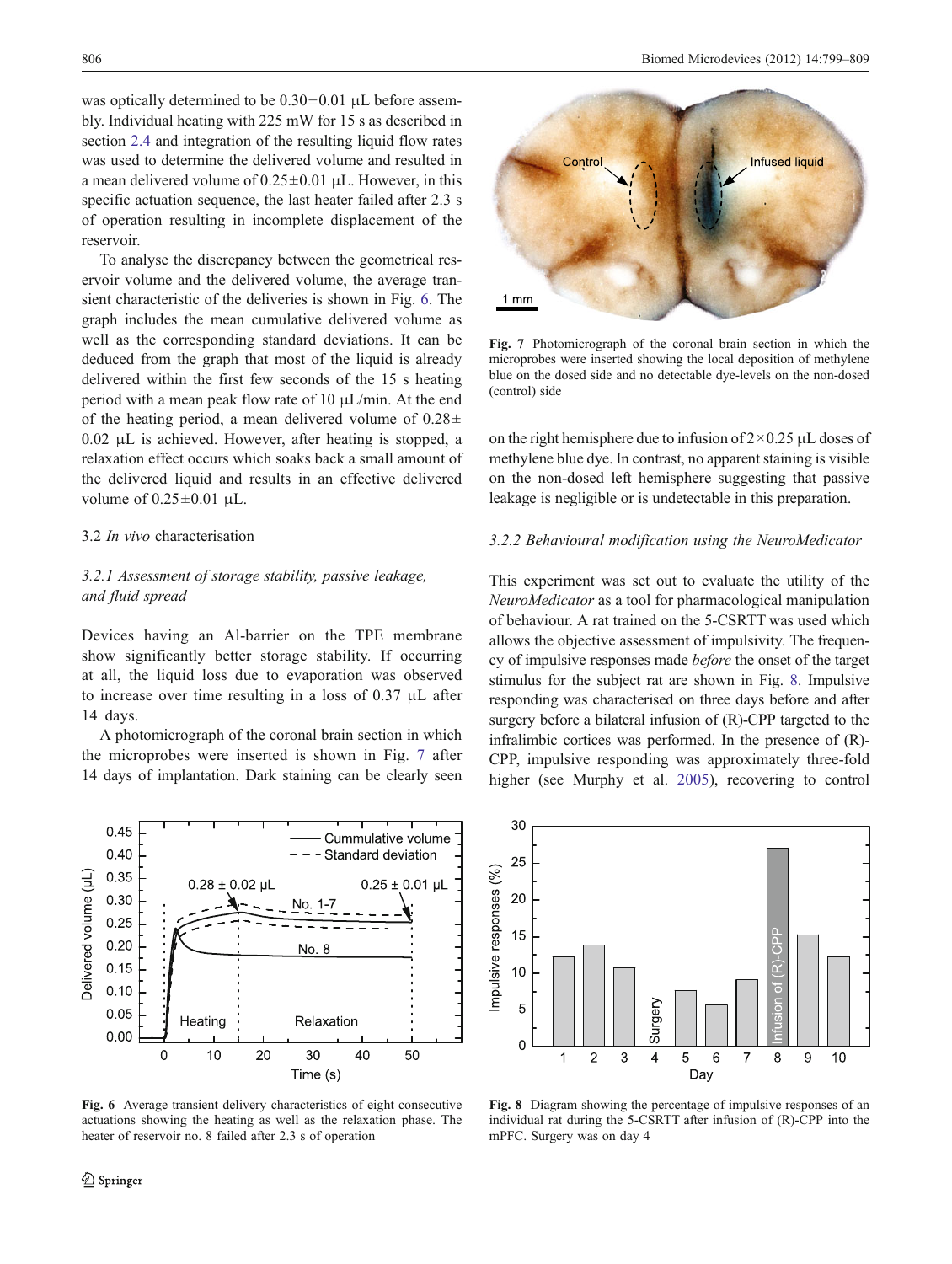levels on subsequent days. In addition, the stable base line after implantation suggests that passive drug leakage is negligible.

#### 4 Discussion

The *NeuroMedicator* proved to provide discrete drug doses and was successfully applied for pharmacological manipulation of behaviour in freely behaving rats. The fabricated drug delivery system features liquid storage, fluidic silicon microprobes, and electrically controlled micropumping for infusion paving the way for wireless controlled drug infusions. The high degree of miniaturisation allows the microprobes to be rigidly attached to the liquid delivery mechanism eliminating the need for any fluidic interfaces or intermediate tubing and reducing the non-usable dead volumes.

In the presented design, the main focus was on mechanical robustness and ease of handling. Therefore, device size and weight can be considered as upper limits, subject to decrease after optimisation. Planar stacking of the device components facilitates assembly, but requires the narrow base of a T-shaped design to allow the animal's skin to knit around the device. Rotation of the reservoirs by 90° in the coronal plane would eliminate the requirement for a T-shape resulting in a lower-profile device.

Attachment of the TPE-membrane to the fluidic structure is currently realised by adhesive contact, local laser welding, and applying contact pressure during assembly. This is advantageous as no third materials need to be applied, i.e. adhesives or solvents. However, a bonding process irreversibly attaching the membrane over the whole surface area would further increase the device robustness and performance. In general, there are few processes capable of bonding a 100-μm-thin highly elastic membrane on a non-planar surface. Finally, the deposition of the Al-barrier is considered to be essential to maximise fluid stability. Unfortunately, the high Young's modulus of Al compared to the TPS-SEBS material reduces the elastic properties of the membrane. This demands additional power from the actuator.

Assuming ideal spherical caps, the average reservoir volume was measured to be 0.30 μL before assembly. However, the effective delivery volume was determined to be 0.25 μL during in vitro characterisation. This deficit can be attributed to a reduced reservoir volume as well as a backflow of liquid as depicted by the transient delivery characteristics (Fig. [6](#page-7-0)). During assembly, the reservoirs sealed with thin membranes are slightly pressed against the elastic expandable material to ensure good contact, although this somewhat reduces the effective volume. The backflow of liquid occurring after heating is switched off can be related to a structural relaxation. The expandable material relaxes due to the elastic restoring forces of the

composite matrix surrounding the microspheres as well as the membrane with the thin Al-barrier. Furthermore, it is known that the microspheres can be compressed, especially in the expanded state (Roxhed et al. [2006](#page-10-0); Akzo Nobel [2006](#page-9-0)). As it can be derived from the incomplete heating period of only 2.3 s in Fig. [6](#page-7-0), most of the liquid delivery occurs within the first few seconds. However, the transient characteristic shows that extended heating is required to prevent high relaxation.

Filling of the device is realised through the silicon microprobe outlets, i.e. the smallest microfluidic feature. This is an additional safety mechanism to filter potentially critical particle sizes from entering the microfluidic system. In addition, no further sealing of the devices is required. However, on the other hand the filling procedure demands a carefully controlled vacuum to prevent boiling of the liquid to be loaded. Moreover, the filling pressure, i.e. the pressure difference between the inside of the device and the atmosphere during filling, converges asymptotically to zero during filling sometimes resulting in a small slug at the end of the blind channel.

The T-shaped device design as well as the low weight allowed the device to be implanted directly on the skull of the animal. The basic in vivo operations of the device were verified with a custom-specific electronic control unit enabling tethered operation and simulating a future wireless control unit. Successful in vivo infusions were demonstrated using methylene blue dye, verified by histology. In addition, no significant leakage arising from passive diffusion from the silicon microprobe outlets was detected over a period of 14 days. In this regard, no detectable increase in impulsive behaviour was detected in the task-performing rat following surgery (assessed over 3 days). However, following the infusion of (R)-CPP, a drug known to increase impulsivity during the 5-CSRTT (Murphy et al. [2005](#page-9-0)), the impulsive behaviour of the task-performing rat was successfully modulated.

To address drug delivery combined with electrophysiology in the future, the silicon microprobes feature already recording electrodes which are not yet used in the current implementation. Connecting the electrodes to an electric connector will allow to access them, e.g. with a wireless headstage. Ideally, one headstage is used for both, electrophysiological recordings as well as control of drug delivery. Thereby, the power consumption required for the micropump of the NeuroMedicator is certainly the most critical parameter. However, operation of all sixteen reservoirs requires 16×3.375 Ws estimated to be less than 10 % of the available battery capacity of state-of-the-art wireless headstages such as the W-Series from Triangle BioSystems, Inc., Durham, NC, USA. Therefore, it appears to be feasible that a single wireless headstage is used for both, electrophysiological recording as well as controlled drug delivery with the NeuroMedicator.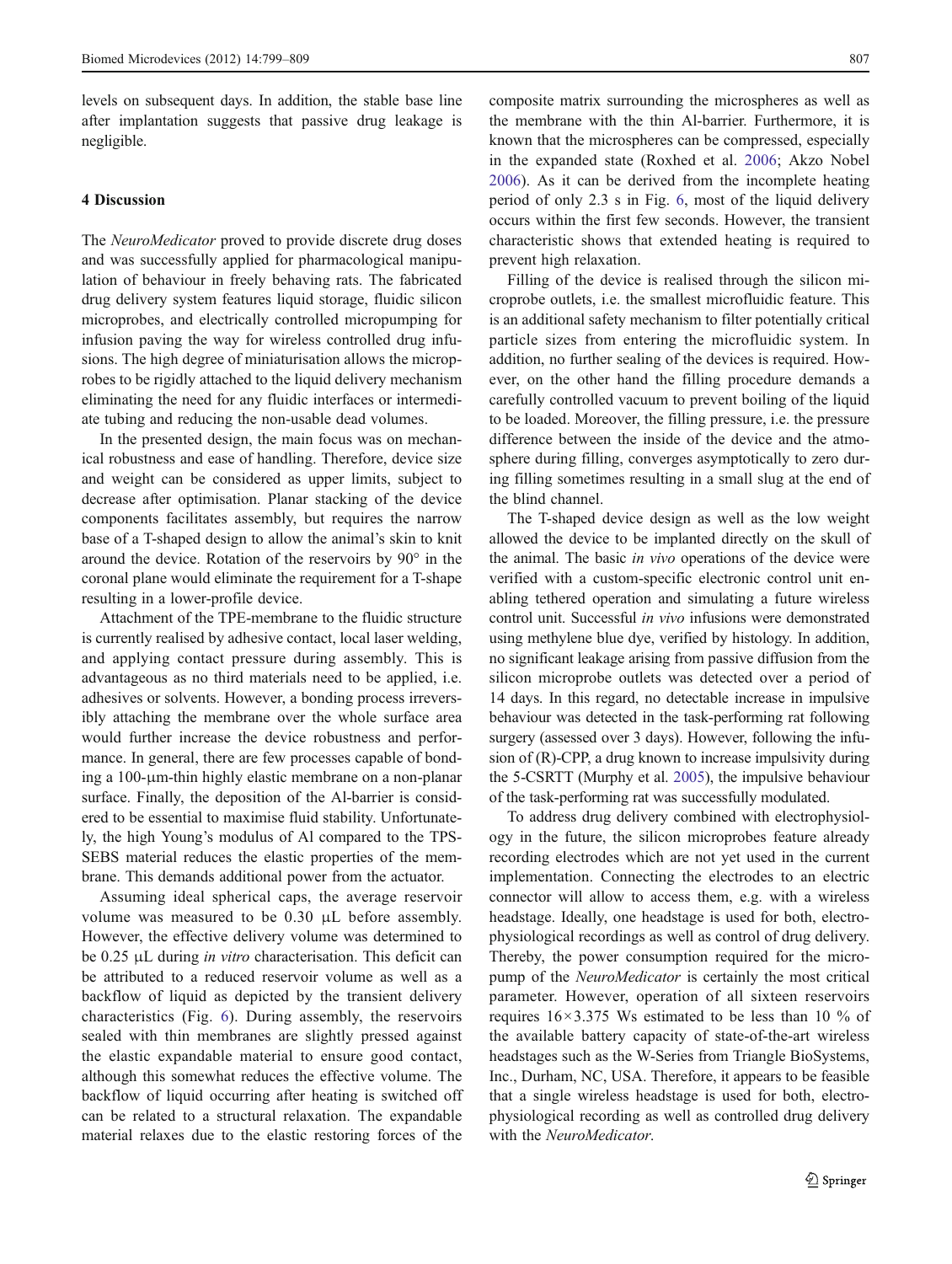### <span id="page-9-0"></span>5 Conclusion

Remote drug delivery by microprobes combined with wireless recording of neural activity is a desirable goal during behavioural experiments in neuroscience. Ideally, a single wireless headstage would allow controlled drug delivery and electrophysiological recording from nearby electrodes. Currently, small, lightweight headstages which can be attached directly to skull and close to the implanted electrodes are already available. To address the aspect of drug delivery, we developed the NeuroMedicator, a micropump with microprobes which is small and lightweight enough to be placed directly on the skull. Thereby, the electrical interface allows future connection to a wireless control unit.

The practical applicability of the device for drug infusions was successfully demonstrated in conjunction with the 5-CSRTT. Although not connected in the current implementation, the silicon microprobes of the NeuroMedicator feature electrodes (Seidl et al. [2010\)](#page-10-0) which have already proven their ability to record neural signals under the same in vivo conditions (Spieth et al. [2009](#page-10-0)). Hence, a fully wireless system combining drug delivery with multichannel electrophysiological recordings will become feasible.

Acknowledgments This work was performed in the frame of the Information Society Technologies (IST) Integrated Project Neuro-Probes of the 6th Framework Program (FP6) of the European Commission (Project number IST-027017). The authors gratefully acknowledge funding support by the Wellcome Trust and MRC in the United Kingdom through support of the Behavioural and Clinical Neuroscience Institute (BCNI) at Cambridge University. We also acknowledge support from Karsten Seidl, Patrick Ruther, and the cleanroom facility of IMTEK, University of Freiburg, as well as the support from the cleanroom and the machine shop facilities at HSG-IMIT. The authors would like to thank Joachim Leicht, Bernd Ehrbrecht, Jürgen Merz, and Alexander Fabricius (all HSG-IMIT) for conception, assembly, and programming of the electronic control unit. Furthermore, the authors would like to thank Björn Samel and Göran Stemme of Royal Institute of Technology Stockholm for useful discussions and insights. The provision of microspheres from Expancel, Sundsvall, Sweden, TPE membranes from KRAIBURG TPE GmbH & Co. KG, Waldkraiburg, Germany, and COP plates from Zeon Corporation, Tokyo, Japan, is gratefully acknowledged.

#### References

- Akzo Nobel, Eine technische Präsentation der Expancel® Mikrosphären, Technische Information Nr. 40 (2006)
- A. Bari, J.W. Dalley, T.W. Robbins, The application of the 5-choice serial reaction time task for the assessment of visual attentional processes and impulse control in rats. Nat. Protoc. 3(5), 759–767 (2008)
- A. Bonfanti, G. Zambra, G. Baranauskas, G.N. Angotzi, E. Maggiolini, M. Semprini, A. Vato, L. Fadiga, A.S. Spinelli, A.L. Lacaita, A wireless microsystem with digital data compression for neural spike recording. Microelectron. Eng. 88(8), 1672–1675 (2011)
- M.A. Bozarth, R.A. Wise, Electrolytic microinfusion transducer system: an alternative method of intracranial drug application. J. Neurosci. Methods 2(3), 273–275 (1980)
- M. Carli, M. Baviera, R.W. Invernizzi, C. Balducci, Dissociable contribution of  $5-HT_{1A}$  and  $5-HT_{2A}$  receptors in the medial prefrontal cortex to different aspects of executive control such as impulsivity and compulsive perseveration in rats. Neuropsychopharmacology 31(4), 757–767 (2006)
- J. Chen, K.D. Wise, J.F. Hetke, S.C. Bledsoe Jr., A multichannel neural probe for selective chemical delivery at the cellular level. IEEE Trans. Biomed. Eng. 44(8), 760–769 (1997)
- H.E. Criswell, A simple chronic microinjection system for use with chemitrodes. Pharmacol. Biochem. Behav. 6(2), 237–238 (1977)
- H. Domininghaus, P. Elsner, P. Eyerer, T. Hirth, Kunststoffe: Eigenschaften und Anwendungen, 7th edn. (Springer, Berlin, 2008)
- D. Fan, D. Rich, T. Holtzman, P. Ruther, J.W. Dalley, A. Lopez, M.A. Rossi, J.W. Barter, D. Salas-Meza, S. Herwik, T. Holzhammer, J. Morizio, H.H. Yin, A wireless multi-channel recording system for freely behaving mice and rats. PLoS One 6(7), e22033 (2011)
- O. Frey, T. Holtzman, R.M. McNamara, D.E.H. Theobald, P.D. van der Wal, N.F. de Rooij, J.W. Dalley, M. Koudelka-Hep, Enzyme-based choline and l-glutamate biosensor electrodes on silicon microprobe arrays. Biosens. Bioelectron. 26(2), 477–484 (2010)
- P. Griss, H. Andersson, G. Stemme, Expandable microspheres for the handling of liquids. Lab Chip 2(2), 117–120 (2002)
- M. HajjHassan, V. Chodavarapu, S. Musallam, NeuroMEMS: neural probe microtechnologies. Sens. 8(10), 6704–6726 (2008)
- A.C. Hoogerwerf, K.D. Wise, A three-dimensional microelectrode array for chronic neural recording. IEEE Trans. Biomed. Eng. 41(12), 1136–1146 (1994)
- S. Ikemoto, L.G. Sharpe, A head-attachable device for injecting nanoliter volumes of drug solutions into brain sites of freely moving rats. J. Neurosci. Methods 110(1–2), 135–140 (2001)
- M.D. Johnson, R.K. Franklin, M.D. Gibson, R.B. Brown, D.R. Kipke, Implantable microelectrode arrays for simultaneous electrophysiological and neurochemical recordings. J. Neurosci. Methods 174 (1), 62–70 (2008)
- D.R. Kipke, W. Shain, G. Buzsáki, E. Fetz, J.M. Henderson, J.F. Hetke, G. Schalk, Advanced neurotechnologies for chronic neural interfaces: new horizons and clinical opportunities. J. Neurosci. 28(46), 11830–11838 (2008)
- G. Lacey, Microelectrophoresis and Pressure Ejection Methods, in Neuroscience Methods: A Guide for Advanced Students, ed. by R. Martin (Harwood Academic Publishers, Amsterdam, 1997), pp. 80–84. Chap. 12
- P.M. Lalley, Microiontophoresis and Pressure Ejection, in Modern Techniques in Neuroscience Research, ed. by U. Windhorst, H. Johansson (Springer, Berlin, 1999), pp. 193–212. Chap. 7
- P.S. Motta, J.W. Judy, Multielectrode microprobes for deep-brain stimulation fabricated with a customizable 3-D electroplating process. IEEE Trans. Biomed. Eng. 52(5), 923–933 (2005)
- E.R. Murphy, J.W. Dalley, T.W. Robbins, Local glutamate receptor antagonism in the rat prefrontal cortex disrupts response inhibition in a visuospatial attentional task. Psychopharmacol. (Heidelberg, Ger.) 179(1), 99–107 (2005)
- S. Musa, M. Welkenhuysen, R. Huys, W. Eberle, K. Kuyck, C. Bartic, B. Nuttin, G. Borghs, Planar 2D-Array Neural Probe for Deep Brain Stimulation and Recording (DBSR), in Proc. 4th Eur. Conf. of the IFMBE, IFMBE Proceedings, vol. 22 (Springer, Berlin, 2009), pp. 2421–2425
- H.P. Neves, G.A. Orban, M. Koudelka-Hep, T. Stieglitz, P. Ruther, Development of modular multifunctional probe arrays for cerebral applications, in Proc. 3rd Int. IEEE EMBS Conf. on Neural Eng., pp. 104–109 (2007)
- P. Norlin, M. Kindlundh, A. Mouroux, K. Yoshida, U.G. Hofmann, A 32-site neural recording probe fabricated by DRIE of SOI substrates. J. Micromech. Microeng. 12(4), 414–419 (2002)